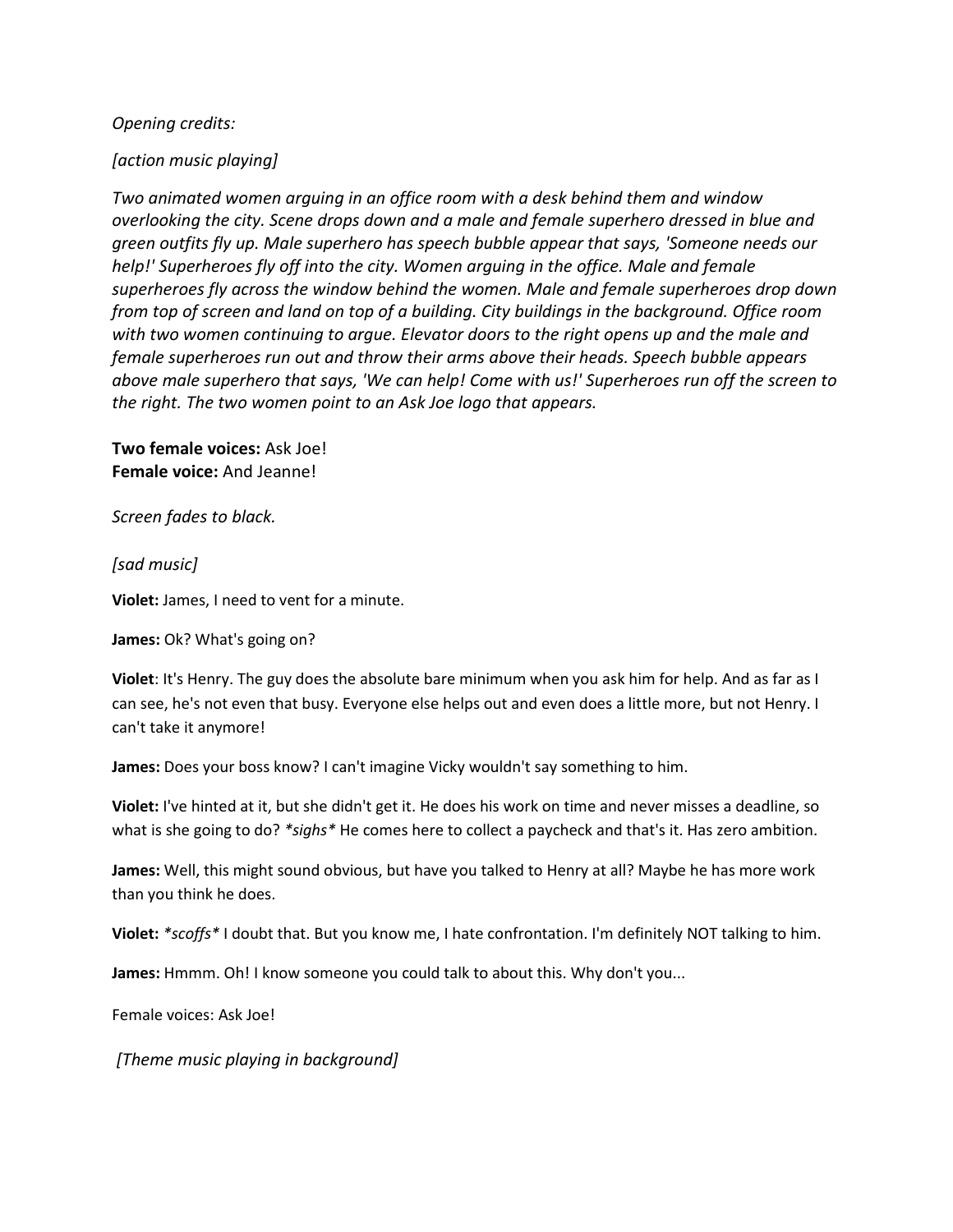*A yellow background with dots. Ask Joe logo explodes onto the background in between a male cartoon character with black hair and glasses wearing a blue superhero outfit with green gloves and a female character with black hair and glasses wearing a green and blue superhero costume and green gloves. Scene moves off screen to the top to reveal a comic book on a wooden table. Camera zooms in quickly to the comic book cover and the screen folds down like a page turning to reveal live action Joe.* 

**Joe:** There's a big difference between what we know and what we think we know. Does Violet really know Henry's situation? All of us can make assumptions, and those assumptions become the basis for the stories we tell ourselves. Many times, those assumptions and subsequent stories aren't accurate. Given that Henry's manager didn't react to Violet's comments, that might be the case here.

**Joe:** It's easy to criticize a co-worker. That takes no effort, it isn't productive, and it also causes a lot of damage within the team. We never know what a colleague is up against or what they're dealing with.

**Joe:** The other factor at play here is the difference in work styles. Violet might work at a quick pace and be able to sustain that for long periods of time. She might also get great joy from checking things off her list. Henry, on the other hand, may be more methodical in his approach. He may work in a more deliberate fashion. He may get his joy from making sure he completes all the needed research and there is a level of thoroughness in his finished product. Because Henry approaches work differently doesn't mean his way is less valuable or that he doesn't have ambition.

**Joe:** A key thought is to always lead with positive intent – assume the best in and from people. That means appreciating and valuing the differences our colleagues bring. After all, it's not how smart you are, it's how you're smart.

**Joe:** If you have a leadership concern, please email me at [askjoe@mycuservices.com.](mailto:askjoe@mycuservices.com) I'd love to help.

*Yellow screen with dots slides over Joe. Black text appears on screen.*

**Female voice:** Have a leadership concern and need a second opinion? Ask Joe and Jeanne! Send your questions to askjoe@mycuservices.com.

## *[theme music playing]*

*White screen with blue, red and green paint splashing together to form Vizo Financial logo. Logo fades to a green Vizo Financial logo 'V', a red heart and the words, "CUs" in green on a light gray background. Dark gray words appear underneath that read, 'A Vizo Financial Production'*

*Logo fades out and disclaimer text appears on screen.*

*Disclaimer says: "The content expressed in this video is the copyright of Vizo Financial Corporate Credit Union and is provided as general information. If you wish to apply the information, concepts or ideas contained in this video, you are taking full responsibility for your actions. Neither Vizo Financial Corporate Credit Union, the Writers, nor the Actors shall in any event be liable to any party for any direct,*